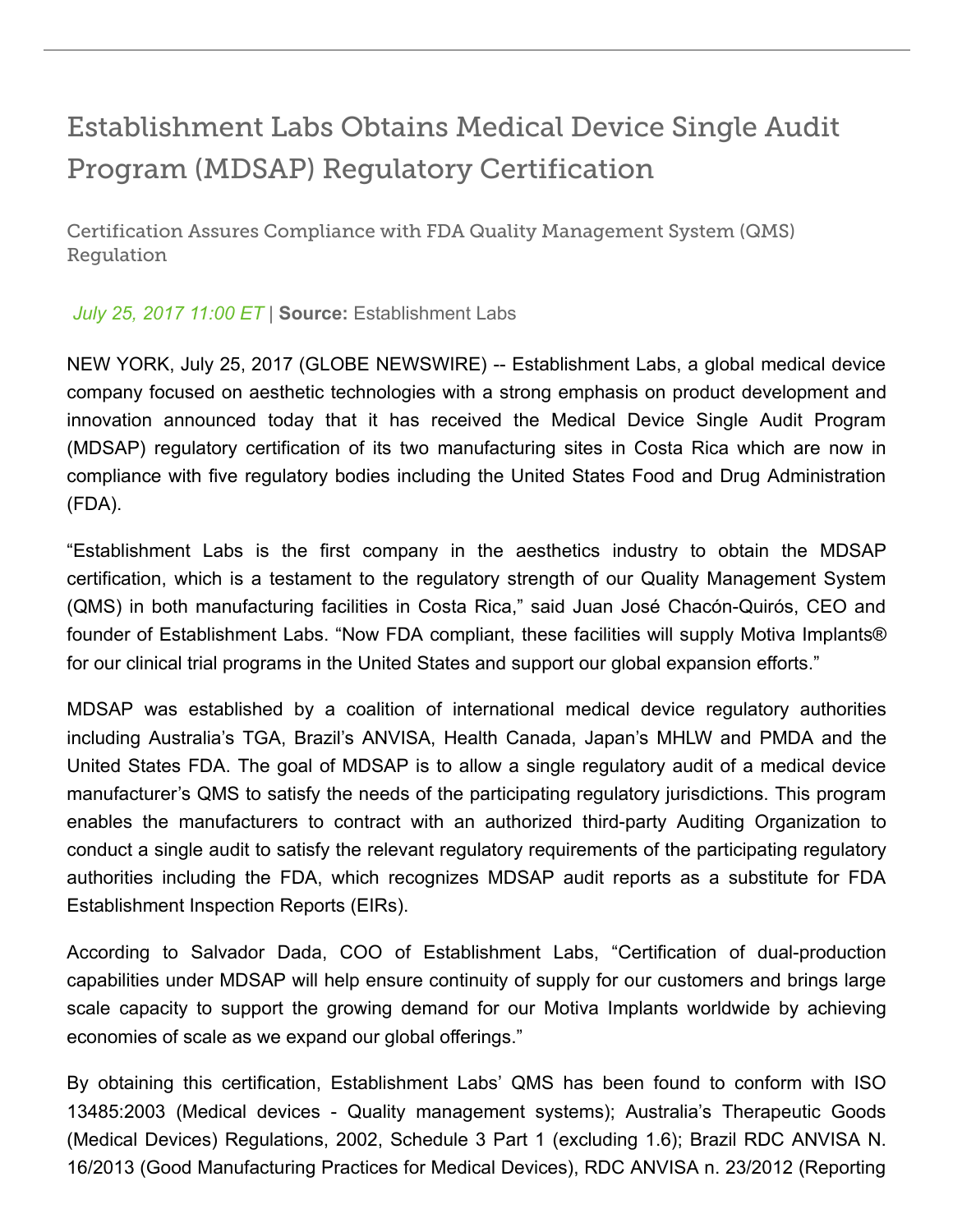of Field Actions), RDC ANVISA n. 67/2009 (Post-market surveillance); Canada Medical Devices Regulations – Part 1 – SOR 98/282; Japan – MHLW Ministerial Ordinance 169 (Ordinance on Standards for Manufacturing Control and Quality Control of Medical Devices and In Vitro Diagnostic Reagents), Article 4 to Article 68, Pharmaceutical and Medical Device Act (PMD Act); and USA – 21 CFR 820 (Quality System Regulation), 21 CFR 803 (Medical Device Reporting), 21 CFR 806 (Reports of Corrections and Removal) – Subparts A to D, 21 CFR 821 (Medical Device Tracking Requirements), for the design, production and distribution of silicone components and silicone implantable medical devices.

## **Establishment Labs**

Establishment Labs is a global, privately held, medical technology company with a strong emphasis on innovation that designs, develops, manufactures and markets an innovative product portfolio. Its CE-marked Motiva Implants® line of silicone breast implants [\(http://www.motivaimplants.com\)](https://www.globenewswire.com/Tracker?data=dsnJceQpm-xfN4MgNqv0J7oDOYuQVnXSN5FH_j99OJyYUAoGutyvU7evj86s3A18HLFie13Av_p8-LNGPCO0etWU1A5xZUlBofj7UEcOgJY=) utilizes ultra-high purity medical-grade silicone and is subject to the strictest quality assurance testing throughout the manufacturing process. Motiva Implants are sold in more than 60 countries worldwide. Puregraft®'s FDA cleared and CE-Marked technology provides plastic surgeons with purified fat for reinjection on the sterile field and is used in hospitals and clinics around the world. Divina® is a proprietary 3D imaging technology for full integration in consultation and surgical planning of unique solutions for breast aesthetics and reconstruction. All manufacturing facilities are fully compliant with both FDA and ISO applicable standards.

Motiva Implants and Divina are registered trademarks of Establishment Labs.

```
Contact
Lynn Pieper Lewis or Leigh Salvo
Gilmartin Group
(415) 937-5404
leigh@gilmartinir.com
```
**Newswire Distribution Network & Management**

- [Home](https://globenewswire.com/Index)
- [Newsroom](https://globenewswire.com/NewsRoom)
- [RSS Feeds](https://globenewswire.com/Rss/List)
- [Legal](https://globenewswire.com/Home/about/Privacy)
- [Contact Us](http://n.nasdaq.com/GlobeNewswire-Contact-Us)

## ABOUT US

**GlobeNewswire**, a Nasdaq company, is one of the world's largest newswire distribution networks, specializing in the delivery of corporate press releases financial disclosures and multimedia content to the media, investment community, individual investors and the general public.

CONTACT US

**Corporate Headquarters** 2321 Rosecrans Avenue.

**European Headquarters** Woolgate Exchange,